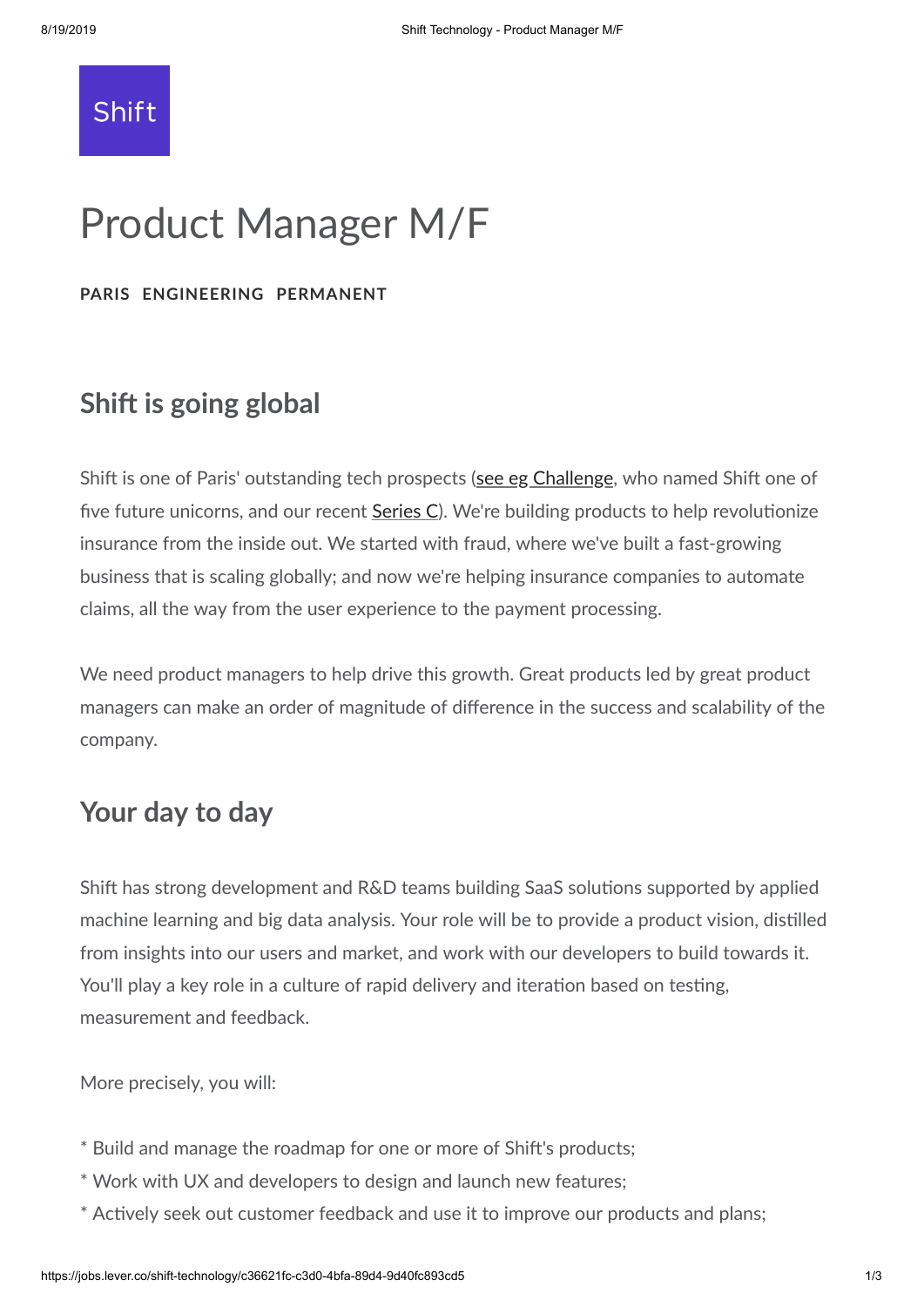\* Support the sales, marketing and project management teams with information and expertise on the product;

\* Look for opportunities to help our customers in new ways.

## **Your profile**

At Shift, we look for talented people who can learn in their roles. We have an experienced VP Product, so we're looking to hire people with some product management experience who are ready for their next big challenge. Shift is a fast-growing company, so there will be plenty of opportunities for growth.

You're a great fit for this role if:

\* You already have 1-3 years of experience in software product management;

\* You have a technical background (computer science, software engineering, information systems);

- \* You're capable of working with a team and building consensus, without formal authority;
- \* You are dynamic, curious and eager to learn;

\* You speak and write English well (French is a bonus).

Knowledge of insurance is not required - we will teach you.

#### About Shift Technology

Recognized by [Wired](https://www.wired.co.uk/article/best-startups-in-paris-2018) as one of Paris' hottest startups, Shift Technology is using advanced arficial intelligence and data science to change the way insurers think about the claims process. From our Paris HQ and offices in Boston, Tokyo, Singapore, London, Madrid and Zurich, we're helping our clients spot potential fraud and do something about it. We're helping them achieve greater efficiency and customer satisfaction through claims automation. In less than five years, we've analyzed hundreds of millions of claims on behalf of our nearly 70 clients – companies that represent the who's who of the global insurance industry. Come find out what Shift Technology is all about!